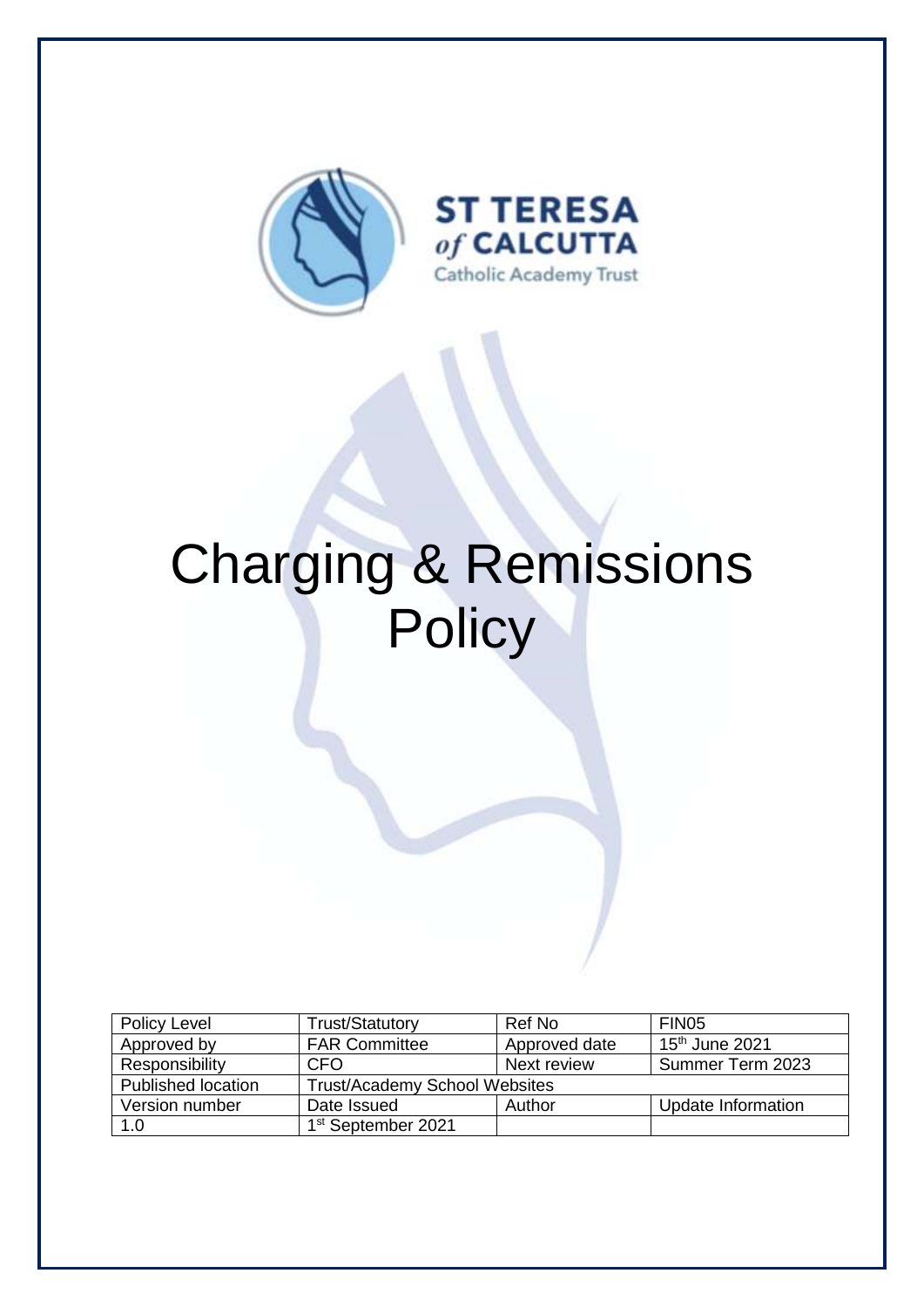# **Contents**

| <b>Section</b>                            | Page           |
|-------------------------------------------|----------------|
| 1.0 Policy statement                      | 2              |
| 2.0 Scope and purpose                     | $\overline{2}$ |
| 3.0 Charging for education                | $\overline{2}$ |
| 4.0 Optional extras                       | 3              |
| 5.0 Examination fees                      | 3              |
| 6.0 Examination re-sits and re-marks      | 4              |
| 7.0 Voluntary contributions               | 4              |
| 8.0 Music Tuition                         | 4              |
| 9.0 Transport                             | 4              |
| 10.0 Residential visits                   | 5              |
| 11.0 Education partly during school hours |                |
| 12.0 Damaged or lost items                | 6              |
| 13.0 Remissions                           |                |
| 14.0 Refunds                              | 7              |

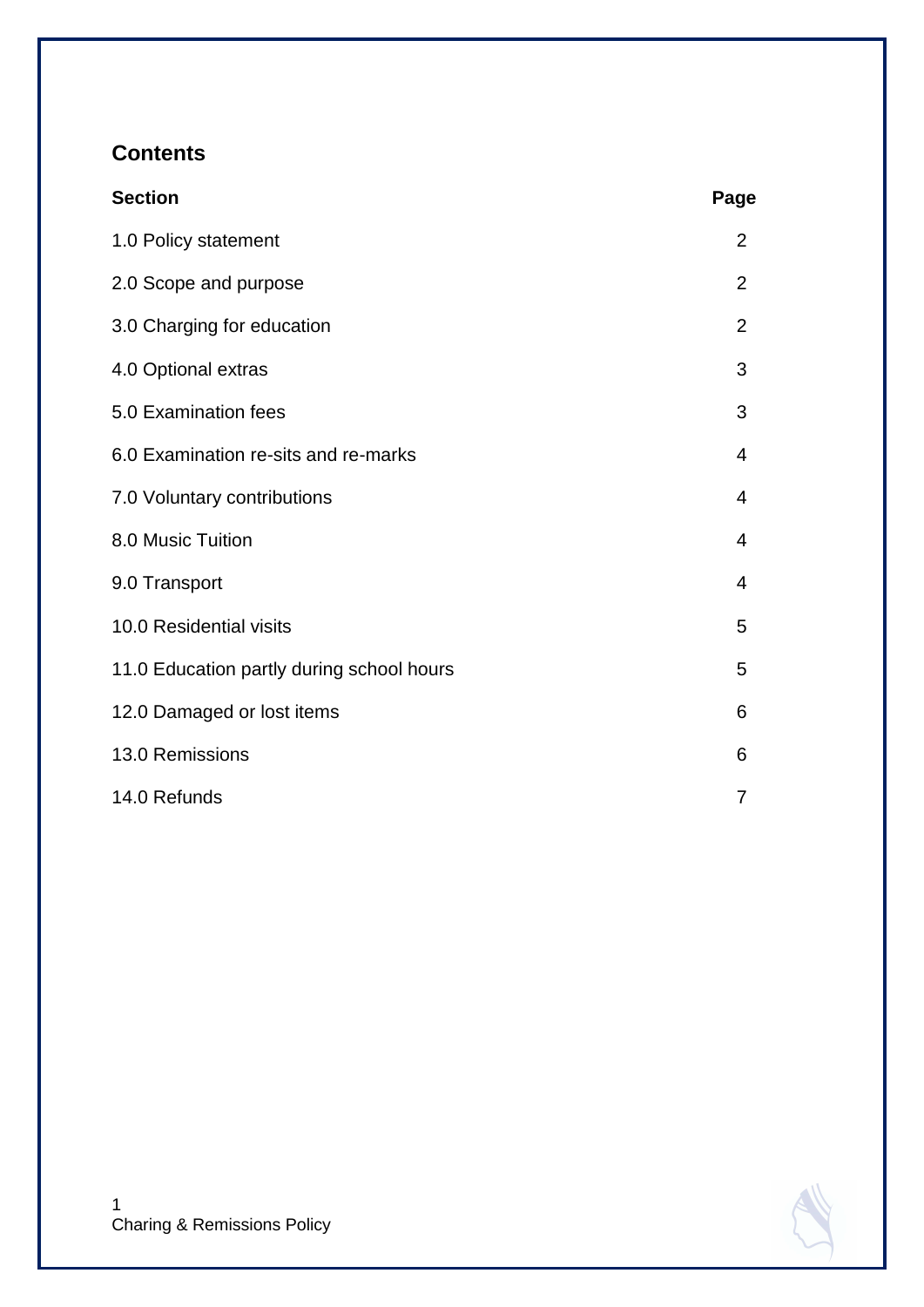## **1.0 Policy statement**

1.1 The Trust is committed to ensuring equal opportunities for all pupils, regardless of financial circumstances, and has established the following policy and procedures to ensure that no child is discriminated against by the offering of school trips, activities and educational extras.

- 1.2 In addition, the Trust is committed to adhering to legal requirements regarding charging for school activities and meeting all statutory guidance provided by the DfE. The Trust will
	- not to charge for education provided during school hours
	- inform parents on low incomes, and in receipt of relevant benefits, of the support available to them when asking for contributions

# **2.0 Scope and purpose**

- 2.1 The policy explains the Trust's legal and moral obligation to provide a free education to all children and to ensure all provision is fully inclusive. It is our mission to challenge social and educational disadvantage and this policy supports this.
- 2.2 The policy explains all types of charges that a child and or parent may incur and how Trust schools support families who may encounter financial difficulties. The legal framework and statutory guidance that that underpins this policy is:
	- Education Act 1996
	- The Charges for Music Tuition (England) Regulations2007
	- The Education (Prescribed Public Examinations) (England) Regulations 2010
	- DfE 'Charging for School Activities'
	- DfE 'Governance Handbook'
	- ESFA Academies Financial Handbook
	- Trust Funding Agreement (see Trust website)
	- Other associated Trust policies such as the Finance policy

## **3.0 Charging for education**

- 3.1 We will not charge parents / carers for:
	- admission applications
	- education provided during school hours
	- education provided outside school hours (if it is part of the national curriculum, part of a syllabus for a prescribed public examination that the pupil is being prepared for by the school, or part of religious education)
	- instrumental or vocal tuition (unless provided at the request of the pupil's parents / carer through our peripatetic service)
	- entry for a prescribed public examination (if the pupil has been prepared for it at the school)
- **3.2** The Trust may charge parents / carers for the following:
	- materials, books, instruments or equipment (where they desire their child to own them), for example mathematical equipment
	- wilful damage to school property, equipment and furniture
	- lost or damaged text or exercise books, lost locker keys and badges, planners etc.
	- ingredients and materials for practical subjects (including design technology, food technology etc.)
	- use of community facilities

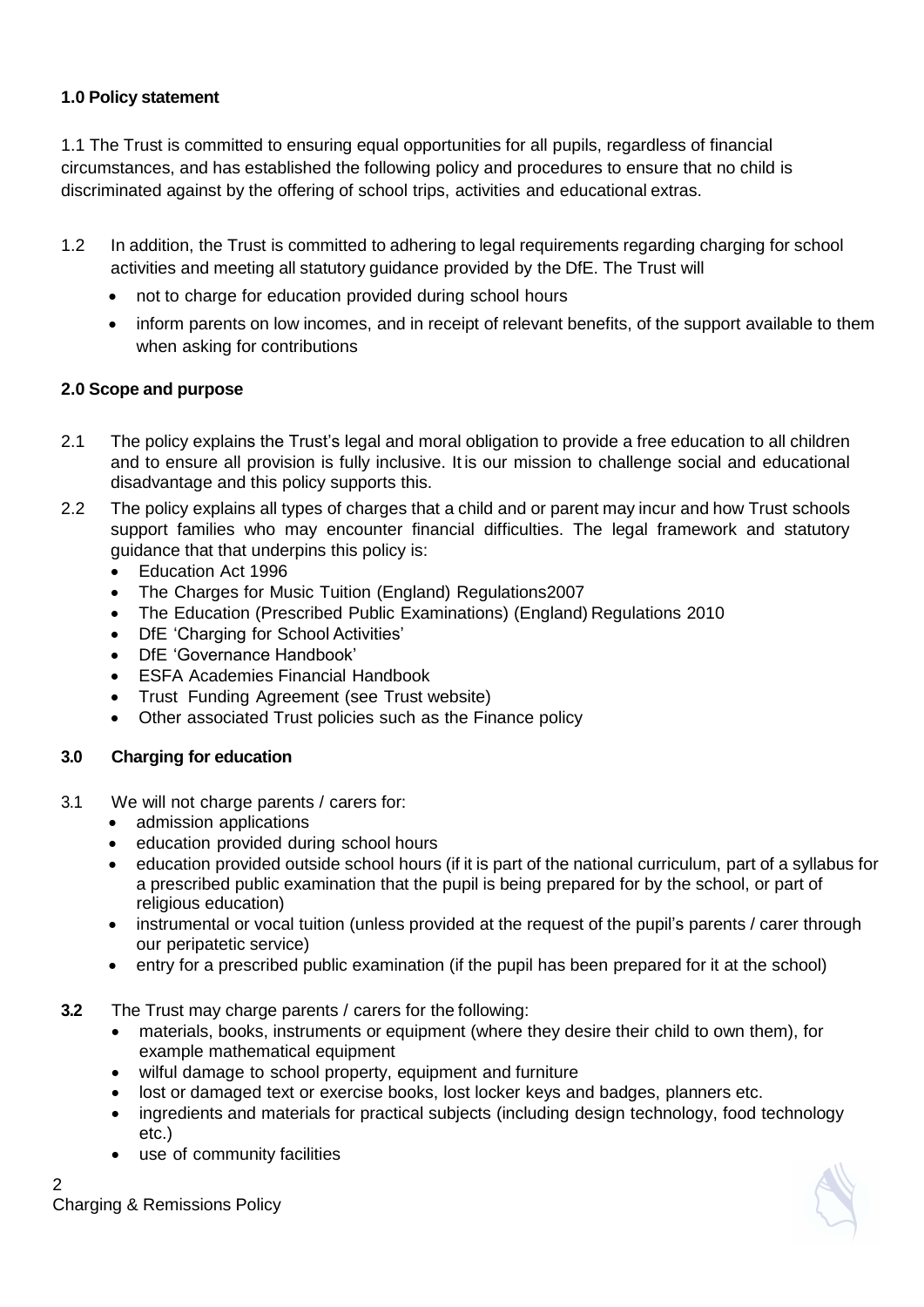### **4.0 Optional extras**

- 4.1 We may charge parents / carers for the following optional extras:
	- education provided outside of school time that is not:
		- o part of the national curriculum
		- o part of a syllabus for a prescribed public examination that the pupil is being prepared for at the school
		- o religious education
	- examination entry fees (where the pupil has not been prepared for the examinations at the school)
	- transport for trips, other than that arranged by the council for the pupil to be provided with education
	- board and lodging for a pupil on a residential visit
	- extended day services offered to pupils
- 4.2 When calculating the cost of optional extras, the school will only take into account the following:
	- 4.2.1 materials, books, instruments or equipment (provided in relation to the optional extra)
	- 4.2.2 the cost of buildings and accommodation
	- 4.2.3 the employment of non-teaching staff
	- 4.2.4 the cost of teaching staff (including teaching assistants) under contracts for services purely to provide an optional extra
	- 4.2.5 the cost, or an appropriate proportion of the costs, for teaching staff employed to provide vocal tuition or tuition in playing a musical instrument
- 4.3 The school will not charge in excess of the actual cost of providing the optional extra (divided by the number of participating pupils). The school will not charge a subsidy for any pupils wishing to participate but whose parents / carers are unwilling, or unable, to pay the full charge. If a proportion of the activity takes place during school hours. The school will not charge for the cost of alternative provisionfor those not participating.
- 4.4 Participation in any optional activity will be on the basis of parental choice and a willingness to meet the charges. Therefore, parental agreement is a pre-requisite for the provision of an optional extra.

#### **5.0 Examination fees**

- **5.1** We may charge for examination fees if:
	- the examination is on the prescribed list but the pupil was not prepared for it at the school (eg a language not offered by the school)
	- the examination is not on the prescribed list, but the school arranged for the pupil to take it
	- Peripatetic examinations that the parent requests the child to undertake
	- a pupil fails, without good reason, to complete the requirements of any public examination where the school agreed to pay the original fee (for example a former Post-16 pupil re-sitting as an 'external' candidate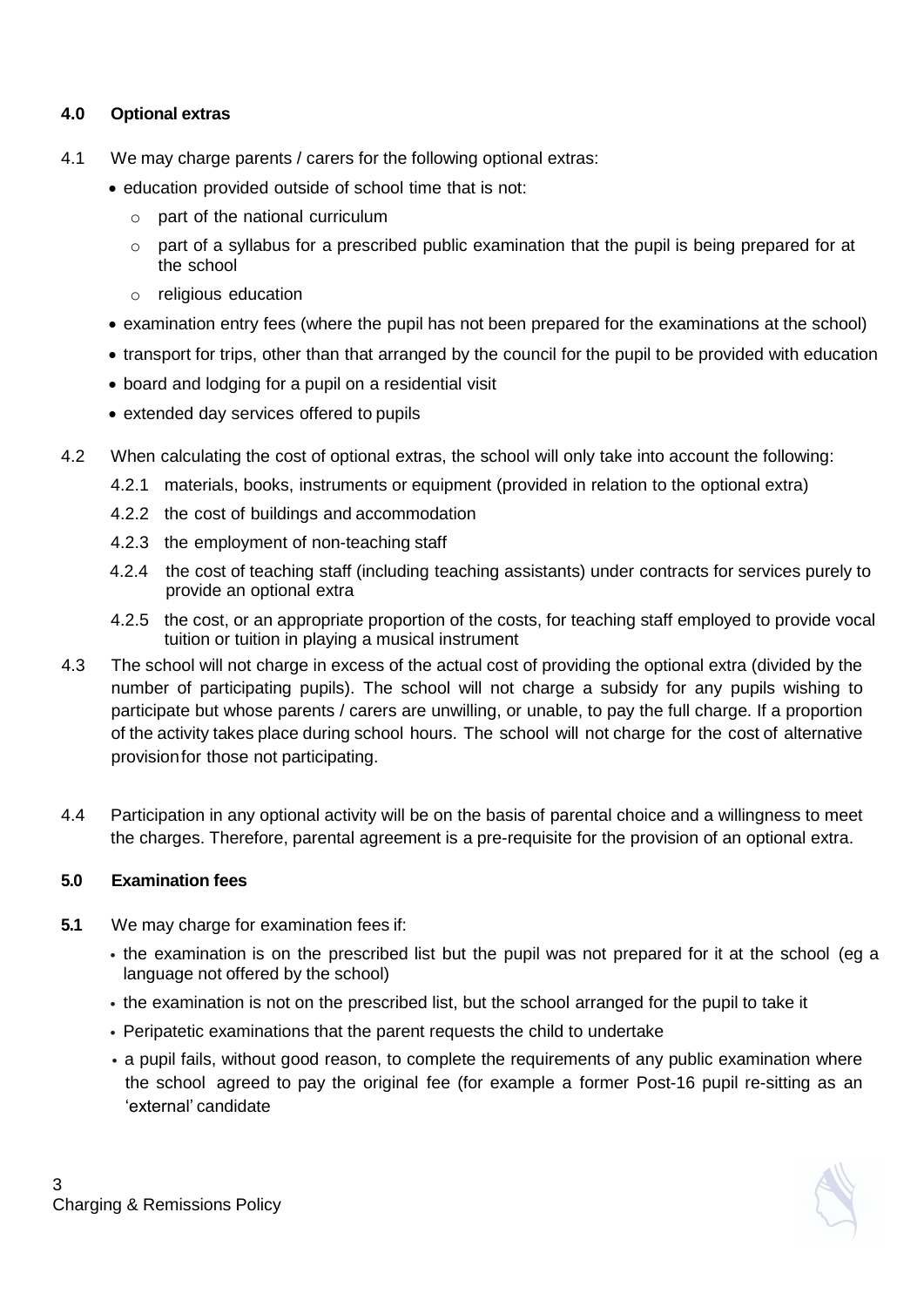## **6.0 Examination re-sits and re-marks**

- 6.1 It will be at the school's discretion if a pupil is entered for a second, or subsequent, attempt at an examination. Payment of fees will bediscussed and agreed on an individual pupil basis.
- 6.2 If a pupil, or their parents / carer consider it to be in the best interests of the pupil to request that an examination is re-marked, any fees involved must be covered by the pupil or their parents. If the awarding body changes the overall grade of the result, the school will not be charged by the awarding body and the parents / carer / pupil will have their fees refunded.

## **7.0 Voluntary contributions**

- 7.1 We may, from time-to-time, ask for voluntary contributions towards the benefit of the school or school activities. If an activity cannot be funded without voluntary contributions, we will make this clear to parents / carers at the outset. We will also make it clear whether assistance is available.
- 7.2 If a parent / carer is unwilling, or unable, to pay, their child will still be given an equal opportunity to take part in the activity. If insufficient voluntary contributions are raised to fund an activity, and the school cannot fund it via another source, the activity will be cancelled.
- 7.3 We will strive to ensure that parents / carers do not feel pressurised into making voluntary contributions.

# **8.0 Music tuition**

- 8.1 Music tuition is the only exception to the rule that all education provided during school hours must be free. The Charges for Music Tuition (England) Regulations 2007 allow for charges to be made for vocal or instrumental tuition provided either individually or to groups of any size – if the tuition is at the request of the pupil's parents / carers.
- 8.2 The charges will not exceed the cost of the provision, including the cost of the staff providing the tuition.

# **9.0 Transport**

- 9.1 We will not charge for:
	- transporting registered pupils to, or from, the school premises, where the council has a statutory obligation to provide the transport
	- transporting pupils to meet an examination requirement at another school when they have been prepared for the examination at the school

## **10.0 Residential visits**

- 10.1 We will not charge for:
	- education provided on any visit that takes place during school hours
	- education provided on any visit that takes place outside school hours if it is part of the national curriculum, part of a syllabus for a prescribed public examination that the pupil is being prepared for at the school, or part of religious education
	- supply teachers to cover for teachers accompanying pupils on visits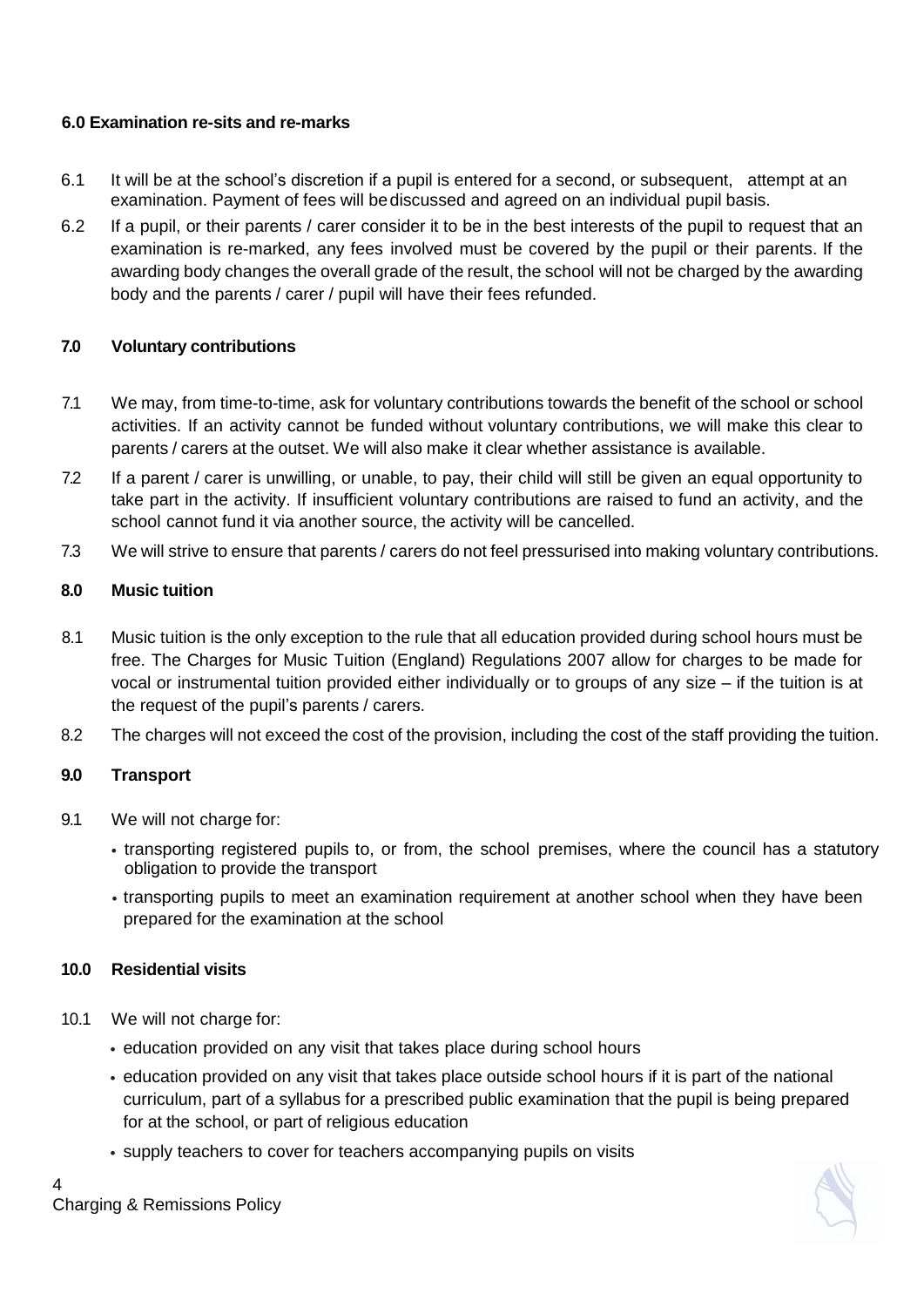- 10.2 We may charge for board and lodging but the charge will not exceed the actual cost.
- 10.3 Parents / carers will be exempt from all or part of board and lodging costs if they can prove that they are in receipt of one or more of the following benefits:
	- Universal Credit
	- Income Support
	- Income Based Jobseekers Allowance
	- support under part VI of the Immigration and Asylum Act 1999
	- Child Tax Credit, provided that Working Tax Credit is not also received and the family's income (as assessed by Her Majesty's Revenue and Customs) did not exceed £16,190 in the previous financial year
	- the guarantee element of State Pension Credit
	- an income related employment and support allowance
	- or the child is classed as pupil premium

#### **11.0 Education partly during school hours**

- 11.1 If 50%, or more, of the time spent on an activity is during school hours (including time spent travelling if the travel occurs during school hours), it is deemed to take place during school hours and no charge will be made.
- 11.2 If less than 50% of the time spent on an activity occurs during school hours, it is deemed to have taken place outside school hours and we may charge for the activity; however, we will not charge if the activity is part of the national curriculum, part of a syllabus for a prescribed public examination that the pupil is being prepared for at the school, or part of religious education.

#### 12.0 **Damaged or lost items**

12.1 The school may charge parents / carers for the cost of replacing items broken, damaged or lost due to their child's behaviour.

#### **13.0 Remissions**

- 13.1 We have set aside a fund from pupil premium income (see plan on each school website) to enable children classed as 'Ever 6' to access school trips.
- 13.2 Parents / carers in receipt of any of the following benefits may request assistance with the costs of activities:
	- Universal Credit
	- Income Support